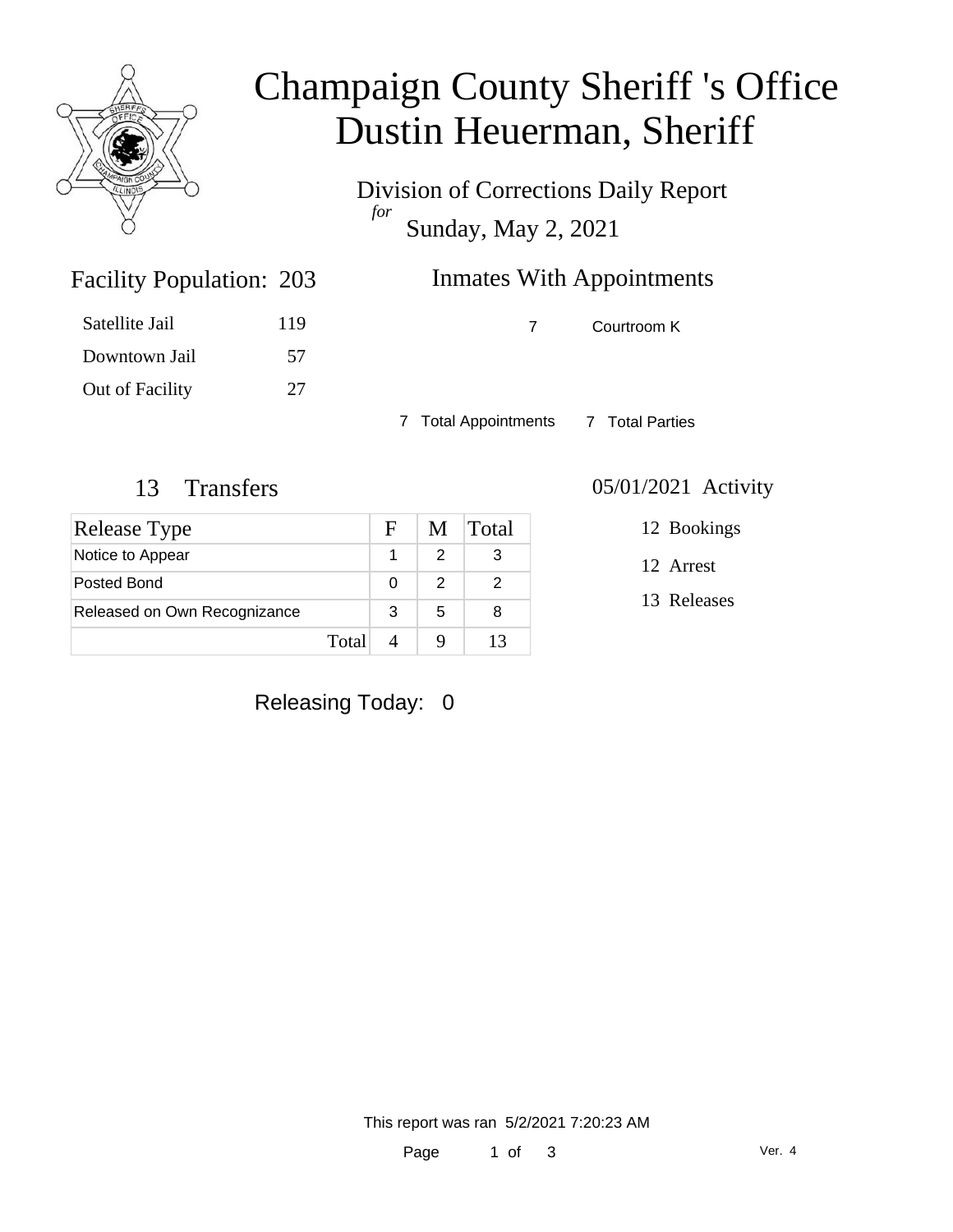

# Champaign County Sheriff 's Office Dustin Heuerman, Sheriff

Division of Corrections Daily Report *for* Sunday, May 2, 2021

### Custody Status Count

- Electronic Home Dentention 23
	- Felony Arraignment 4
		- Felony Other 3
	- Felony Pre-Sentence 6
	- Felony Pre-Sentence DUI 1
		- Felony Pre-Trial 112
	- Felony Sentenced CCSO 4
	- Felony Sentenced IDOC 29
		- Hold Other 1
	- Misdemeanor Arraignment 4
		- Misdemeanor Pre-Trial 3
			- Petition to Revoke 1
			- Remanded to DHS 10
		- Traffic Sentenced CCSO 2
			- Total 203

This report was ran 5/2/2021 7:20:23 AM